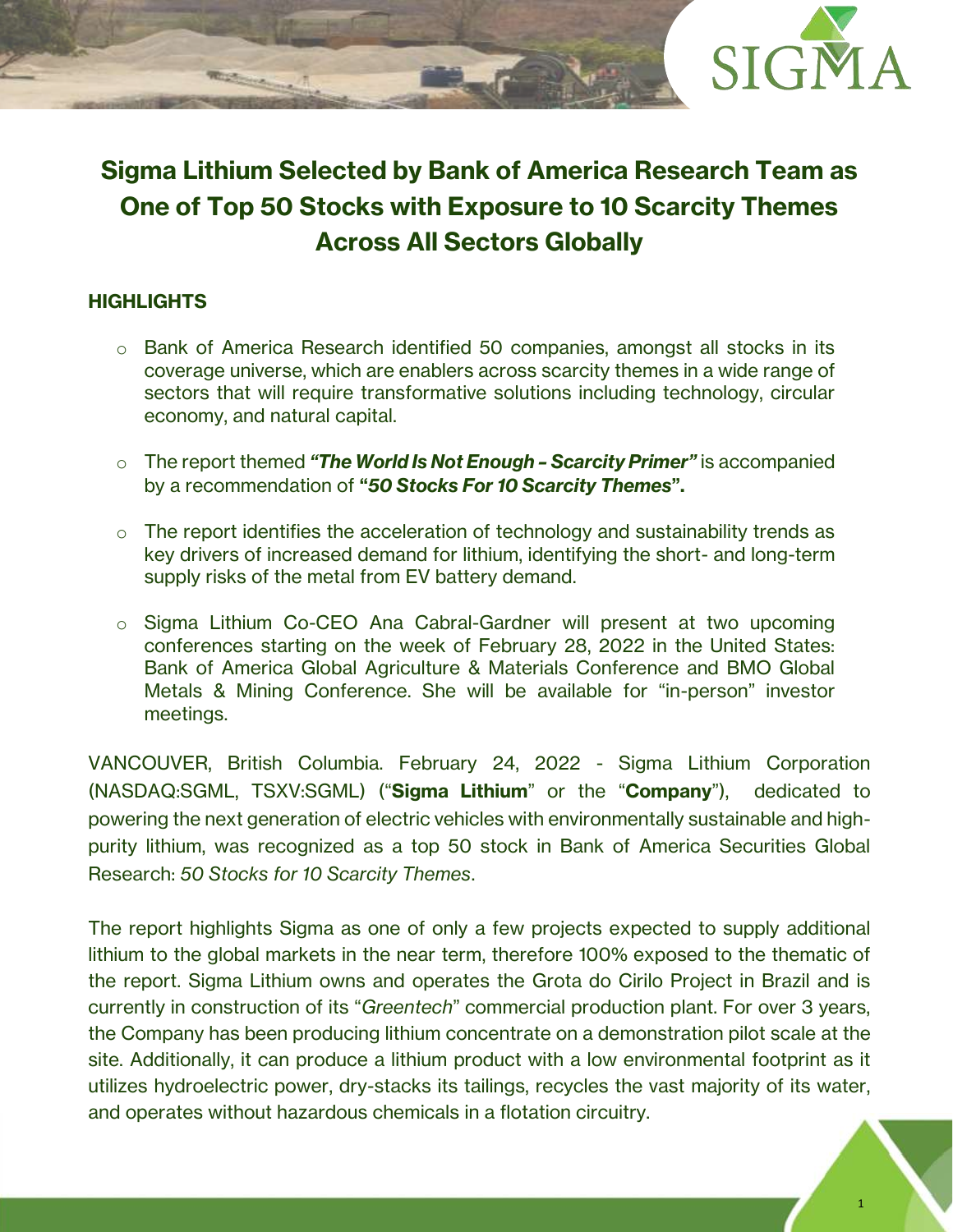

Ana Cabral-Gardner, co-CEO of Sigma says: "*As a lithium material pure-play, producing battery grade green and sustainable lithium, Sigma Lithium is fully driven by the lithium market and EV growth. As EV demand and battery production expand, the market value of lithium, which was just \$27bn in 2020, is set to increase multiple times. However, supply & demand dislocation risk is already impacting lithium prices. Keeping both raw material mining and battery manufacturing capacity in lockstep with demand is challenging given the long lead times to bring new mining capacity online, often taking over 10 years"*.

### **Sigma Speaks at Upcoming Investor Conferences.**

On Wednesday, March 2<sup>nd</sup>, 2022, at 11:30 a.m. Cabral-Gardner will present at the Bank of America Securities 2022 Global Agriculture and Materials Conference on the lithium market and growing global demand.

Cabral-Gardner will also present at the BMO 31st Global Metals & Mining Conference on Tuesday, March 1<sup>st</sup>, 2022 at 2:45 pm ET on the growing demand for lithium and how projects such as Sigma can play a key role in the energy transition and the future of clean mobility. The live presentation will be available at [https://bmo.qumucloud.com/view/2022-gmm](https://bmo.qumucloud.com/view/2022-gmm-sigma-lithium)[sigma-lithium.](https://bmo.qumucloud.com/view/2022-gmm-sigma-lithium) 

Ana Cabral-Gardner will be available "in-person" for one-on-one meetings throughout the BMO conference from Monday, February 28<sup>th</sup> and at the Bank of America conference from Wednesday, March 2<sup>nd</sup>. Investors should contact their Bank of America Securities or BMO representatives.

#### **About Sigma Lithium Corporation**

Headquartered in Canada, Sigma Lithium (NASDAQ: SGML, TSXV: SGML) is dedicated to powering the next generation of electric vehicle batteries with environmentally sustainable and high-purity lithium, developing with an ESG-centric strategy, a leading integrated Lithium company in the Americas. Sigma is developing the largest hard rock lithium spodumene deposits in the Americas, located in its wholly owned Grota do Cirilo Project in Brazil.

The Company has processed these spodumene into Battery Grade Green and Sustainable Lithium for three years having achieved certification status with the largest battery makers in the world. Sigma has unique and differentiated environmental and social sustainability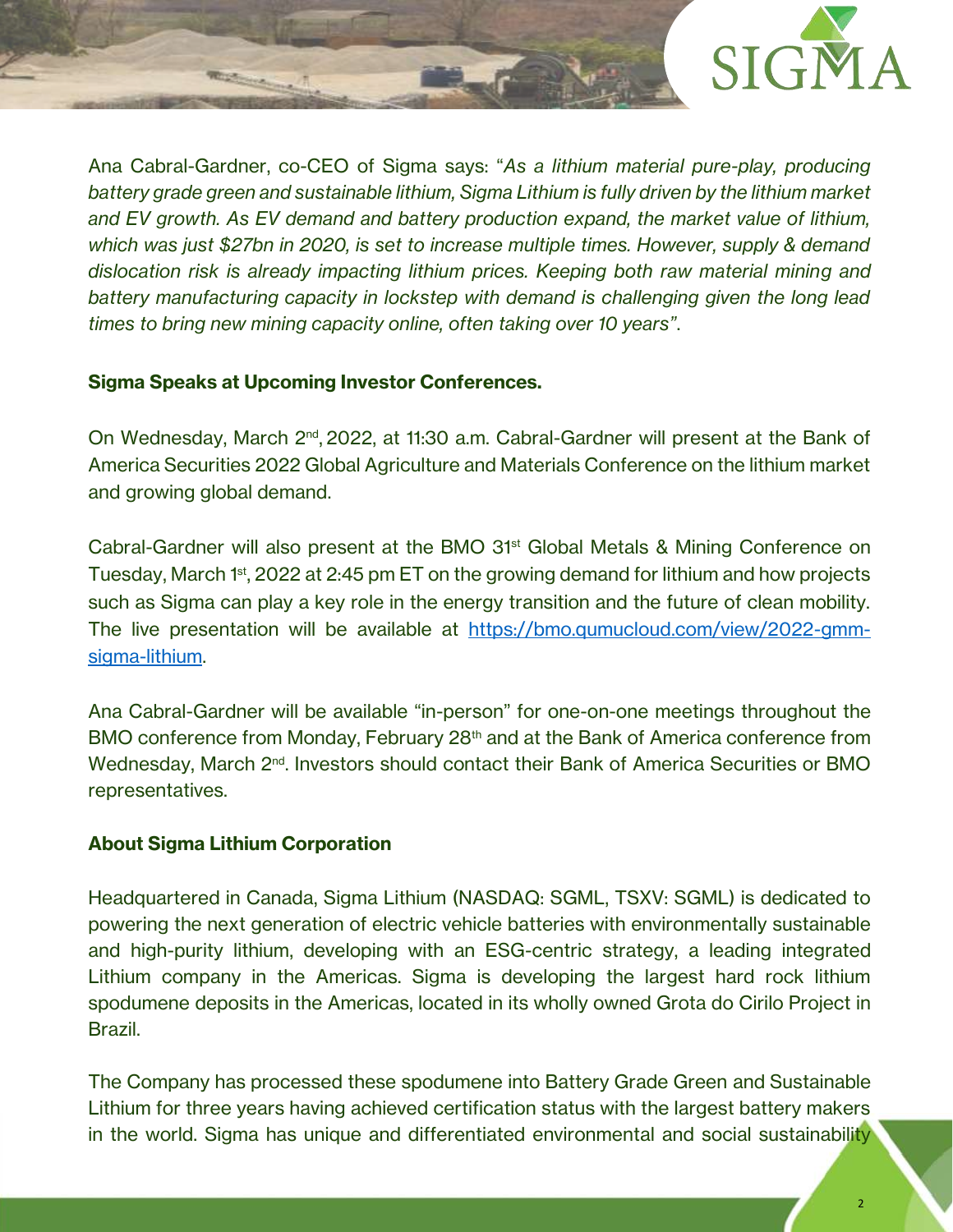

practices: The Project will be powered by clean & renewable energy. The Processing Plant will use state-of-the art water recirculation circuits combined with dry stacking tailings management, to reuse 100% of the water and not to create tailing dams. Sigma has sponsored a private agency to promote additional investments in the region and has been fostering initiatives to both create sustainable economic development while lifting the community from poverty.

With a goal of net zero carbon emissions by 2024, the Company has adhered consistently to the highest standards of environmental, social and governance practices, established as part of its core purpose at inception in 2012. For more information about Sigma Lithium, visit [www.sigmalithiumca.com.](http://www.sigmalithiumca.com/)

# **FOR ADDITIONAL INFORMATION PLEASE CONTACT SIGMA LITHIUM INVESTOR RELATIONS: Daniel Abdo**

+55 11 2985-0089 [daniel.abdo@sigmaca.com](mailto:daniel.abdo@sigmaca.com)

**Vítor Ornelas** +55 11 98636-6267 [vitor.ornelas@sigmaca.com](mailto:vitor.ornelas@sigmaca.com)

## **Sigma Lithium**

**in [Sigma Lithium](https://www.linkedin.com/company/sigma-lithium-resources)** [@sigmalithium](https://www.instagram.com/sigmalithium/) [@SigmaLithium](https://twitter.com/SigmaLithium)

#### **FORWARD-LOOKING STATEMENTS**

*This news release includes certain "forward-looking information" under applicable Canadian and U.S. This news release includes certain "forward-looking information" under applicable Canadian and U.S. securities legislation, including but not limited to statements relating to the Company completing the Offering, the use of proceeds of the Offering, the receipt of TSXV approval, the operation of the Processing Plant, the ability of the Company to complete construction and commence commercial production within the targeted timing and projected budget, achieving net zero carbon, the general business and operational outlook of the Company, and other forward-looking information. All statements that address future plans, activities, events, or developments that the Company believes, expects or anticipates will or may occur is forward-looking information, including statements regarding the potential*